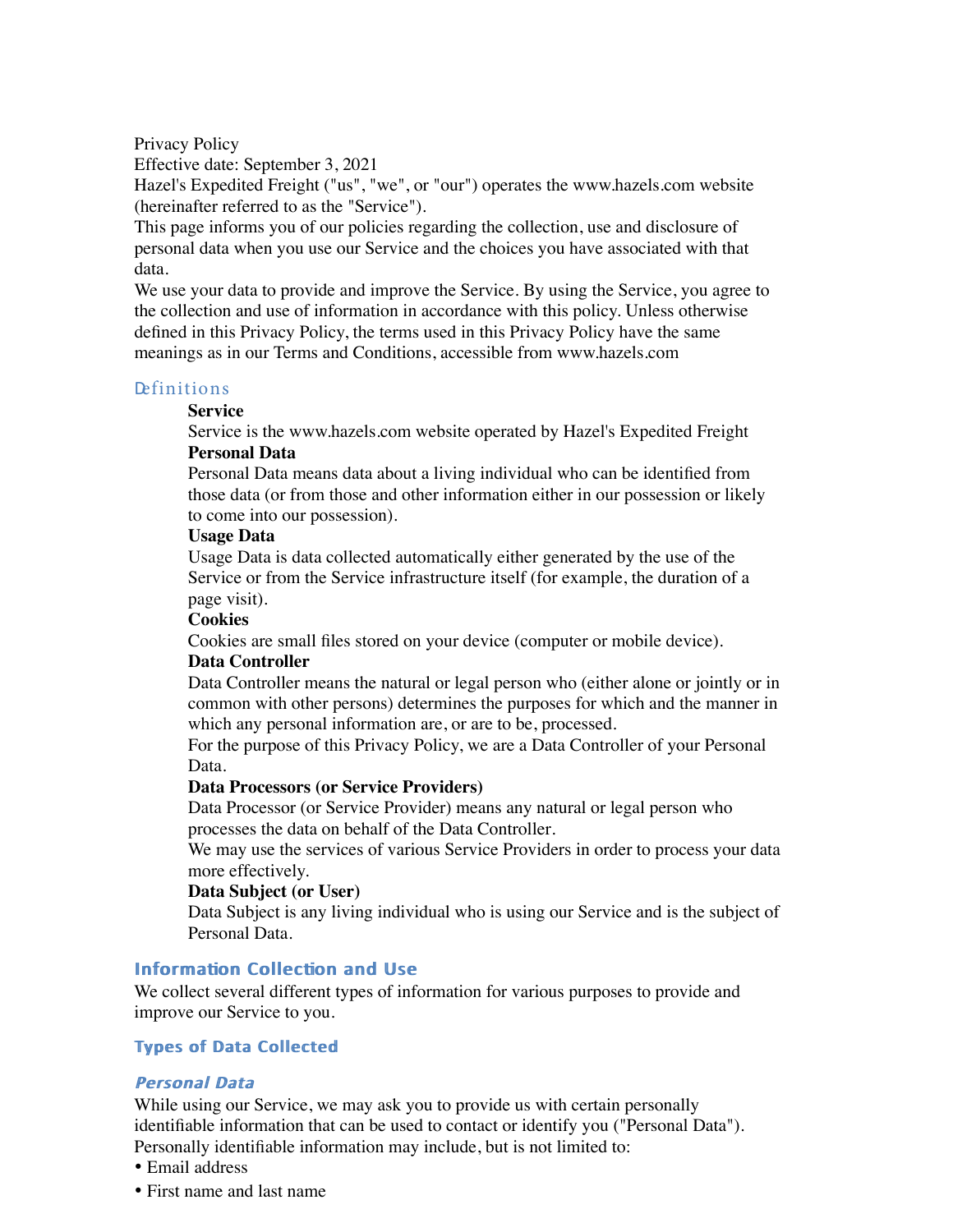- Phone number
- Address, State, Province, ZIP/Postal code, City
- Cookies and Usage Data

We may use your Personal Data to contact you with newsletters, marketing or promotional materials and other information that may be of interest to you. You may opt out of receiving any, or all, of these communications from us by following the unsubscribe link or the instructions provided in any email we send.

### Usage Data

We may also collect information on how the Service is accessed and used ("Usage Data"). This Usage Data may include information such as your computer's Internet Protocol address (e.g. IP address), browser type, browser version, the pages of our Service that you visit, the time and date of your visit, the time spent on those pages, unique device identifiers and other diagnostic data.

### Tracking Cookies Data

We use cookies and similar tracking technologies to track the activity on our Service and we hold certain information.

Cookies are files with a small amount of data which may include an anonymous unique identifier. Cookies are sent to your browser from a website and stored on your device.

Other tracking technologies are also used such as beacons, tags and scripts to collect and track information and to improve and analyse our Service.

You can instruct your browser to refuse all cookies or to indicate when a cookie is being sent. However, if you do not accept cookies, you may not be able to use some portions of our Service.

Examples of Cookies we use:

- **Session Cookies.** We use Session Cookies to operate our Service.
- **Preference Cookies.** We use Preference Cookies to remember your preferences and various settings.
- **Security Cookies.** We use Security Cookies for security purposes.

### Use of Data

Hazel's Expedited Freight uses the collected data for various purposes:

- To provide and maintain our Service
- To notify you about changes to our Service
- To allow you to participate in interactive features of our Service when you choose to do so
- To provide customer support
- To gather analysis or valuable information so that we can improve our Service
- To monitor the usage of our Service
- To detect, prevent and address technical issues
- To provide you with news, special offers and general information about other goods, services and events which we offer that are similar to those that you have already purchased or enquired about unless you have opted not to receive such information

## Legal Basis for Processing Personal Data under the General Data **Protection Regulation (GDPR)**

If you are from the European Economic Area (EEA), Hazel's Expedited Freight legal basis for collecting and using the personal information described in this Privacy Policy depends on the Personal Data we collect and the specific context in which we collect it. Hazel's Expedited Freight may process your Personal Data because:

- We need to perform a contract with you
- You have given us permission to do so
- The processing is in our legitimate interests and it is not overridden by your rights
- To comply with the law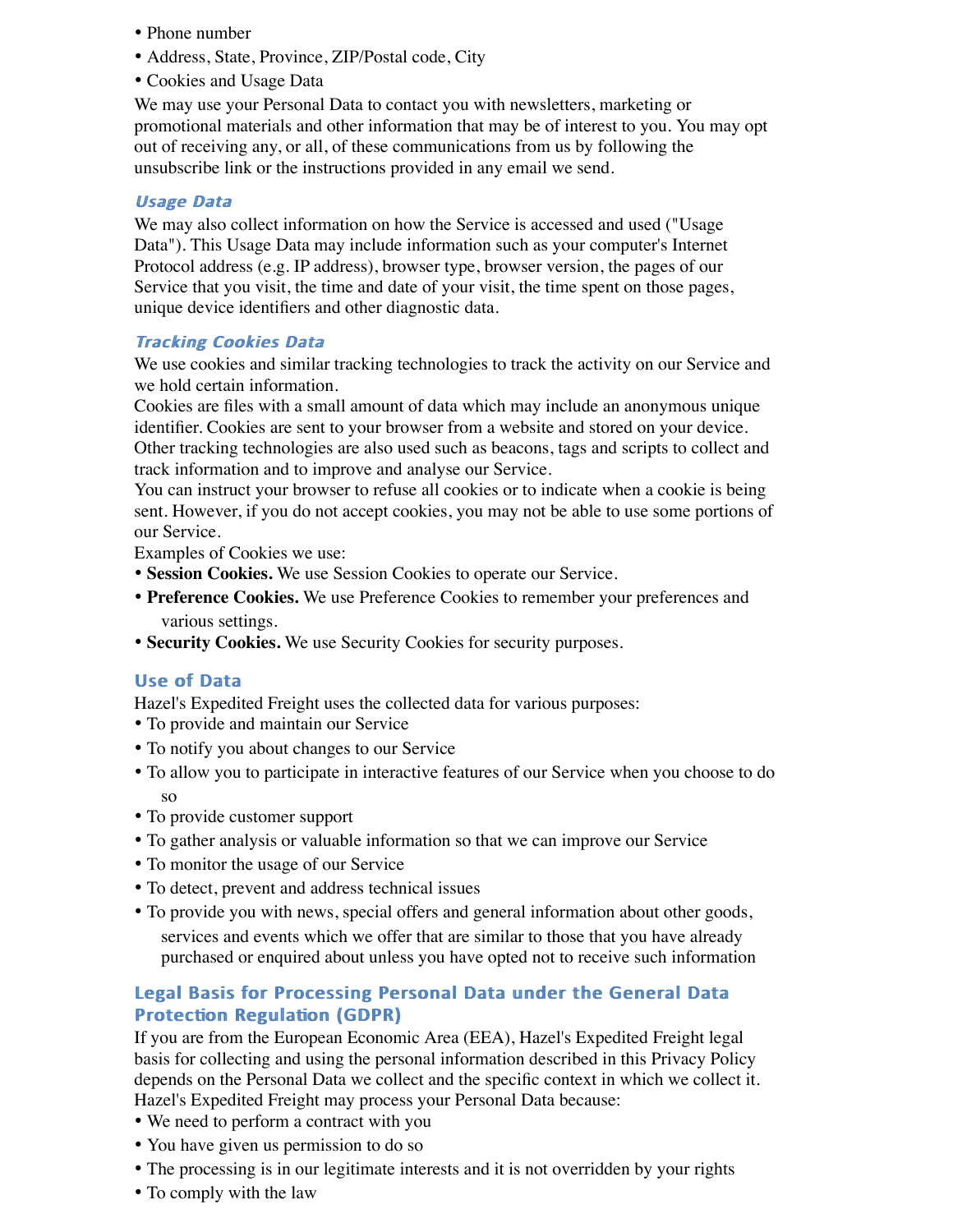## **Retention of Data**

Hazel's Expedited Freight will retain your Personal Data only for as long as is necessary for the purposes set out in this Privacy Policy. We will retain and use your Personal Data to the extent necessary to comply with our legal obligations (for example, if we are required to retain your data to comply with applicable laws), resolve disputes and enforce our legal agreements and policies.

Hazel's Expedited Freight will also retain Usage Data for internal analysis purposes. Usage Data is generally retained for a shorter period of time, except when this data is used to strengthen the security or to improve the functionality of our Service, or we are legally obligated to retain this data for longer periods.

# **Transfer of Data**

Your information, including Personal Data, may be transferred to  $-$  and maintained on — computers located outside of your state, province, country or other governmental jurisdiction where the data protection laws may differ from those of your jurisdiction. If you are located outside United States and choose to provide information to us, please note that we transfer the data, including Personal Data, to United States and process it there.

Your consent to this Privacy Policy followed by your submission of such information represents your agreement to that transfer.

Hazel's Expedited Freight will take all the steps reasonably necessary to ensure that your data is treated securely and in accordance with this Privacy Policy and no transfer of your Personal Data will take place to an organisation or a country unless there are adequate controls in place including the security of your data and other personal information.

## Disclosure of Data

## **Business Transaction**

If Hazel's Expedited Freight is involved in a merger, acquisition or asset sale, your Personal Data may be transferred. We will provide notice before your Personal Data is transferred and becomes subject to a different Privacy Policy.

## **Disclosure for Law Enforcement**

Under certain circumstances, Hazel's Expedited Freight may be required to disclose your Personal Data if required to do so by law or in response to valid requests by public authorities (e.g. a court or a government agency).

### **Legal Requirements**

Hazel's Expedited Freight may disclose your Personal Data in the good faith belief that such action is necessary to:

- To comply with a legal obligation
- To protect and defend the rights or property of Hazel's Expedited Freight
- To prevent or investigate possible wrongdoing in connection with the Service
- To protect the personal safety of users of the Service or the public
- To protect against legal liability

## **Security of Data**

The security of your data is important to us but remember that no method of transmission over the Internet or method of electronic storage is 100% secure. While we strive to use commercially acceptable means to protect your Personal Data, we cannot guarantee its absolute security.

# Your Data Protection Rights under the General Data Protection **Regulation (GDPR)**

If you are a resident of the European Economic Area (EEA), you have certain data protection rights. Hazel's Expedited Freight aims to take reasonable steps to allow you to correct, amend, delete or limit the use of your Personal Data.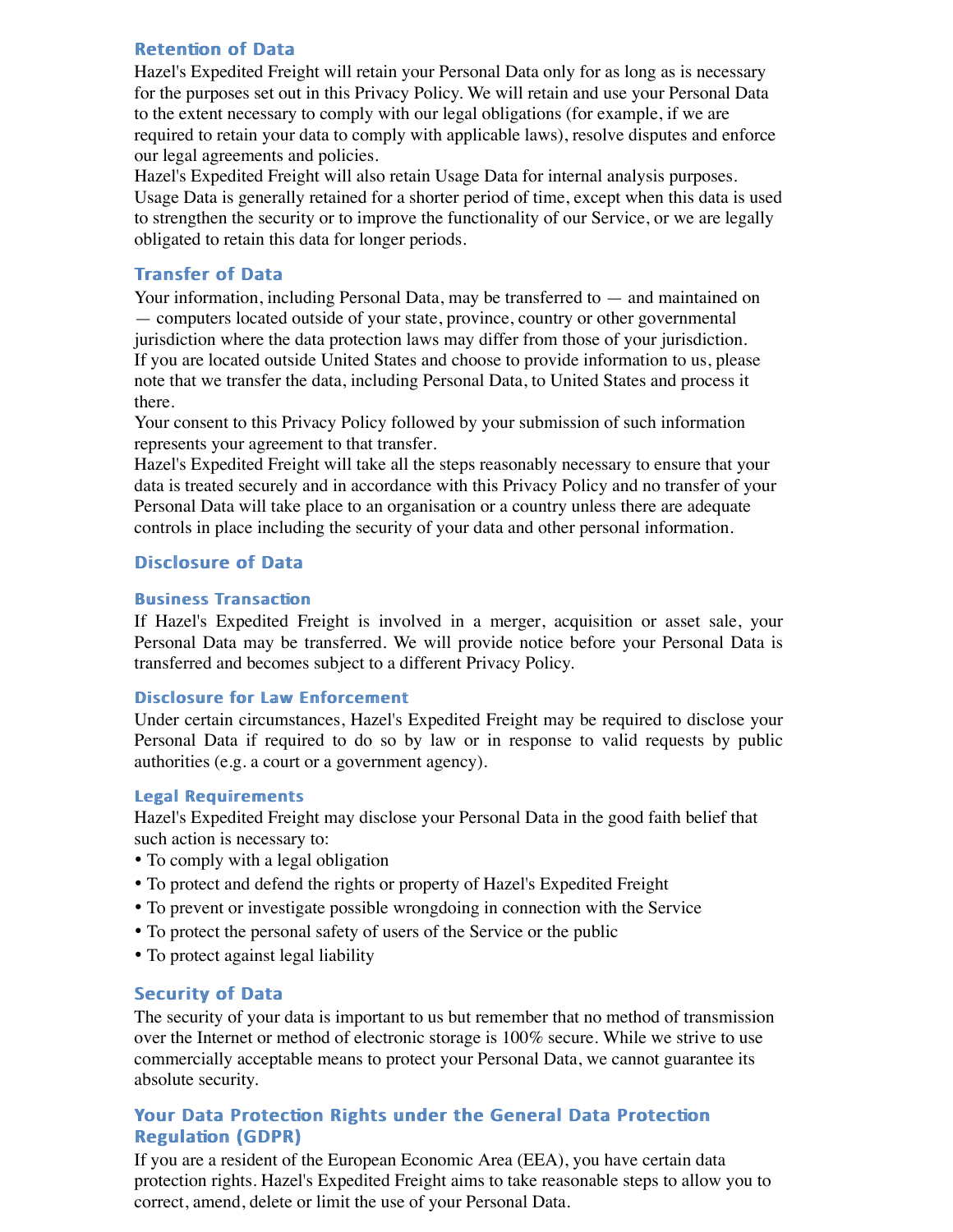amend, delete or limit the use of your Personal Data.

If you wish to be informed about what Personal Data we hold about you and if you want it to be removed from our systems, please contact us.

In certain circumstances, you have the following data protection rights:

**The right to access, update or delete the information we have on you.**

Whenever made possible, you can access, update or request deletion of your Personal Data directly within your account settings section. If you are unable to perform these actions yourself, please contact us to assist you.

**The right of rectification.** You have the right to have your information rectified if that information is inaccurate or incomplete.

**The right to object.** You have the right to object to our processing of your Personal Data.

**The right of restriction.** You have the right to request that we restrict the processing of your personal information.

**The right to data portability.** You have the right to be provided with a copy of the information we have on you in a structured, machine-readable and commonly used format.

**The right to withdraw consent.** You also have the right to withdraw your consent at any time where Hazel's Expedited Freight relied on your consent to process your personal information.

Please note that we may ask you to verify your identity before responding to such requests.

You have the right to complain to a Data Protection Authority about our collection and use of your Personal Data. For more information, please contact your local data protection authority in the European Economic Area (EEA).

## Service Providers

We may employ third party companies and individuals to facilitate our Service ("Service Providers"), provide the Service on our behalf, perform Service-related services or assist us in analysing how our Service is used.

These third parties have access to your Personal Data only to perform these tasks on our behalf and are obligated not to disclose or use it for any other purpose.

### **Analytics**

We may use third-party Service Providers to monitor and analyse the use of our Service.

**Google Analytics**

Google Analytics is a web analytics service offered by Google that tracks and reports website traffic. Google uses the data collected to track and monitor the use of our Service. This data is shared with other Google services. Google may use the collected data to contextualise and personalise the ads of its own advertising network.

You can opt-out of having made your activity on the Service available to Google Analytics by installing the Google Analytics opt-out browser add-on. The add-on prevents the Google Analytics JavaScript (ga.js, analytics.js and dc.js) from sharing information with Google Analytics about visits activity.

For more information on the privacy practices of Google, please visit the Google Privacy Terms web page: https://policies.google.com/privacy?hl=en

## Links to Other Sites

Our Service may contain links to other sites that are not operated by us. If you click a third party link, you will be directed to that third party's site. We strongly advise you to review the Privacy Policy of every site you visit.

We have no control over and assume no responsibility for the content, privacy policies or practices of any third party sites or services.

## Children's Privacy

Our Service does not address anyone under the age of 18 ("Children"). We do not knowingly collect personally identifiable information from anyone under the age of 18. If you are a parent or guardian and you are aware that your Child has provided